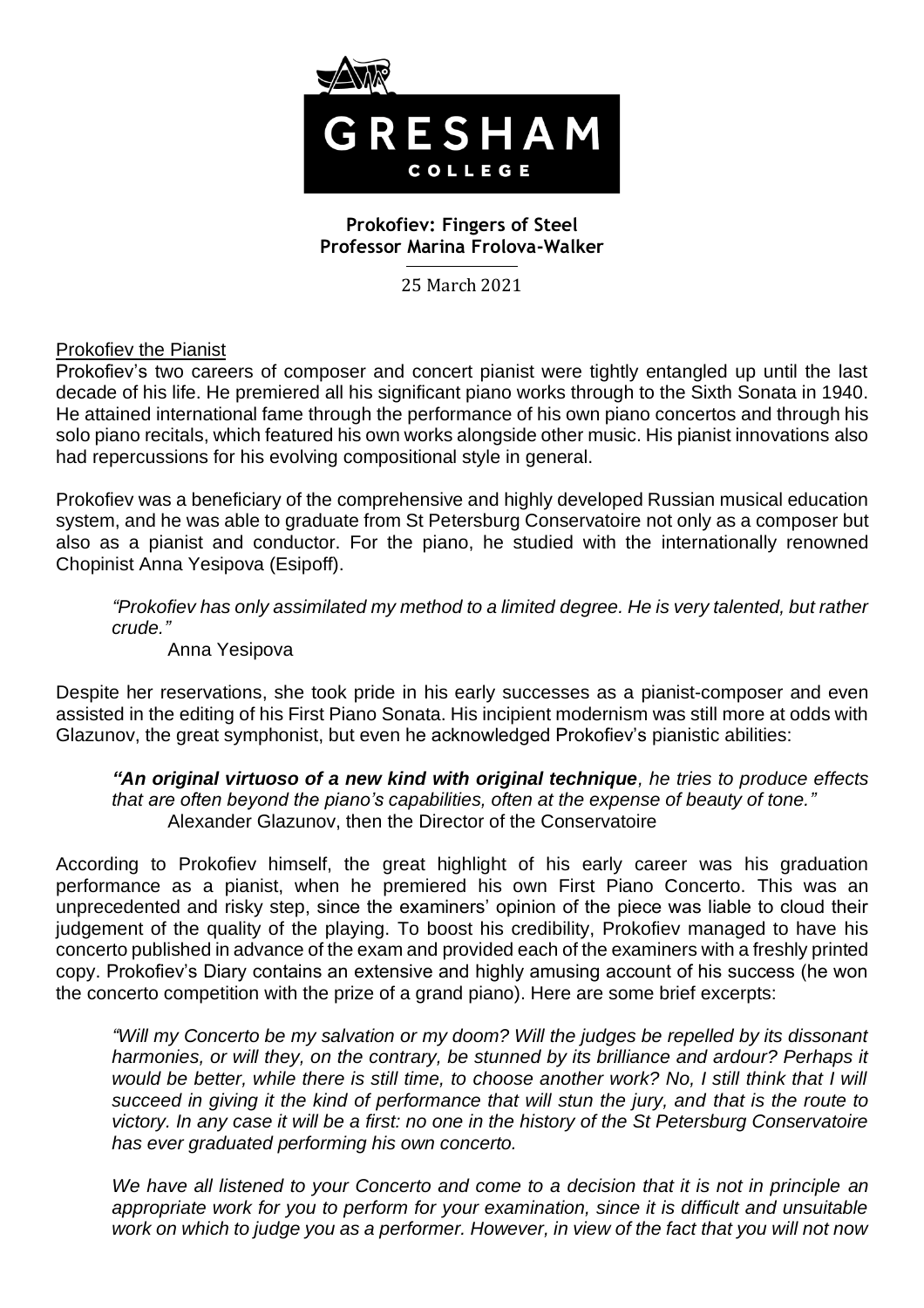*have time to prepare an alternative concerto, the committee recommends that you perform the Tannhäuser transcription from your recital programme, and following that, your Concerto".* 

*Overall, the performance achieved a rare success, and when it finished there was a terrific uproar with applause and booing…*

*Glazunov was so distressed by the result that he did not want to announce it…*

Yes, it was indeed a triumph for me, all the sweeter for having been achieved in my beloved *Conservatoire, and even more so in that it represented not the pat on the head proper to a model student, but on the contrary the striking out of a new path, my own path, which I had established in defiance of routine and the examination traditions of the Conservatoire."* Prokofiev's Diary, 1914

Prokofiev's fresh, irreverent and energetic "anti-Romantic" pianism won over the Paris audience a few years later, in the early 1920s. The initial impulse to his European career came from Diaghilev, with the commission of the ballet *Chout*, premiered in 1921, but Prokofiev's advocacy of his own concertos (the First, Third, and then the revised Second) attracted still more attention, and he could even be credited with revitalising the piano concerto as a vehicle for modernism, prompting responses from Stravinsky, Ravel, Poulenc and many others.

Throughout his émigré years (1918-35), Prokofiev made his living chiefly through his work as a touring concert pianist, and this, together with the much greater time spent in practice, soaked up time that he would have preferred to devote to composition. This is one of the reasons why the invitation to return to the Soviet Union was so attractive to him: he was assured that he would make a good living solely from his compositions, with no obligation to continue performing. Prokofiev still took on international engagements as a performer, to maintain his international prestige, but this came to a halt with the outbreak of the Second World War. He had hoped to resume his tours after the War, but the Soviet authorities never allowed him to leave the country again. There were very capable Soviet pianists eager to play his music, with Sviatoslav Richter foremost among them, so Prokofiev felt no further need to perform as a pianist.

### *Enfant Terrible*

Prokofiev's early piano works, such as the Sonata No. 2, the *Suggestion diabolique*, and the *Sarcasms* caused much consternation among the Russian critics:

*"A modest single-movement sonata by Mr Prokofiev makes a pleasant impression as his Opus 1. … Unfortunately, after this successful start in his compositional career, Mr Prokofiev seems to have fallen prey to ultra-modernist trends in contemporary music, and as a result his Op. 3 is already a piece that hails from the fourth dimension."*

Russian Musical Gazette, 1913

*"In the Sonata [No.2], only the first movement and the Scherzo observe proprieties, while the Andante and the Finale are wild orgies of harmonic incongruities…"* Russian Musical Gazette, 1914

*"The Second Sonata… leaves the listener frustrated. Prokofiev's youthful talent is, in essence, healthy, but it has been thoroughly warped, placed within the clutches of modernism."*

Russian Musical Gazette, 1914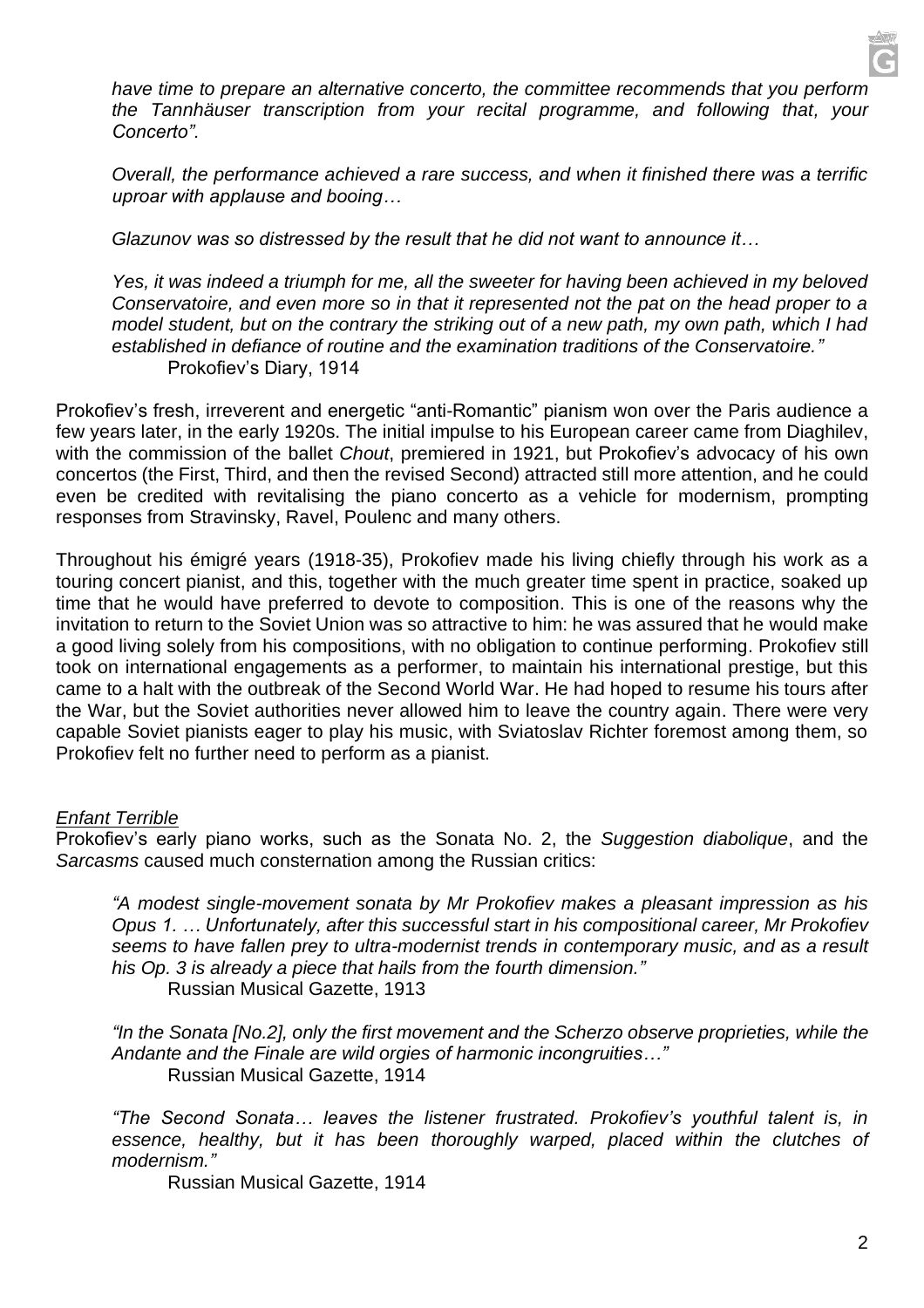*"Prokofiev's pieces left a revolting impression – they are like a hideous tumour on the body of Russian music… The most vivid aspect of the pieces is their rhythm, which tyrannically stifles all the other elements of his artistic imagination. … In melody, the music is pale, often primitive and clichéd, while in harmony, it is like a crazy quilt of patches that don't match… But rhythm itself in Prokofiev, despite its colour and force, is anti-aesthetic: it has something of the barbarism of savage tribes, something repulsive in its lack of artistic taste and intuition."* Russian Musical Gazette, 1917

But alongside these detractors, there was a growing number of supportive critics. They saw Prokofiev as a representative of a new age, dynamic and unsentimental, and they drew their metaphors from industry or sport, rather than the usual Romantic imagery of nature and sentiment. They also noticed his keen wit:

*"In Prokofiev we have a fertile humourist of the calibre that Russian music has not known since Musorgsky. But in the Sarcasms, his humour is mixed with a good portion of Mephistophelian mockery."* Russian Musical Gazette, 1917

The Sonata No. 2 (1912) exemplified this break with the past: the first movement, starting with a somewhat Romantic theme, is cut off in bar 8 by a loud and dissonant outburst. A sense of irreverent humour dominates all but the slow movement, which is lyrical but sober – it does not wear its heart on its sleeve (it falls into Prokofiev's category of the "fairy tale" piece, which created an air of storytelling and "old times"). The tarantella opening of the Finale gives way to more demotic music that suggests music hall or street songs. When Prokofiev began touring abroad, a little later, critics who had never heard such music struggled to describe it and fell back on national stereotypes. In 1918, Prokofiev quotes from one American reviewer, who thought he heard in this Finale "a herd of mammoths charging across an Asian steppe".

However, novel it may have seemed to some critics, Prokofiev's early modernist style had its precedents. Scriabin was an important influence, although his mysticism was not shared by Prokofiev. The influence of the very early modernist experimental composer, Vladimir Rebikov, was also useful for Prokofiev, and the expert piano writing of Nikolai Medtner helped, even if it was less overtly modernist. Prokofiev was also very much aware of Stravinsky from the outset, but this composer only became a more overt influence a few years later.

# In and Out of Fashion

Prokofiev was largely oblivious to politics and kept himself focused on artistic matters. Since he was not a combatant, he saw the First World War, and then the revolutions of 1917 mainly as obstacles to the furtherance of his career. He had plans to collaborate with Diaghilev in Paris, but this was perpetually postponed as the years of conflict rolled on. Finally, in 1918, he left Russia, not as an escaping refugee, but with a permit from the new Soviet authorities. Heading for the United States, he travelled eastward, through Siberia to the Pacific coast, crossing to Japan and then the Philippines (under U.S. control). He gave concerts in both countries, raising sufficient funds to board a liner across the Pacific to his destination. Rachmaninoff had already established himself in the U.S., and since Prokofiev could not compete on equal terms with this great virtuoso, he created his own niche by giving recitals that mixed standard repertoire with his own music, alongside other recent pieces, and this won him some success. Through his performances, he also built up a reputation as a significant composer, inspiring enough confidence to secure himself a premiere (in Chicago) for his opera *Love for Three Oranges*.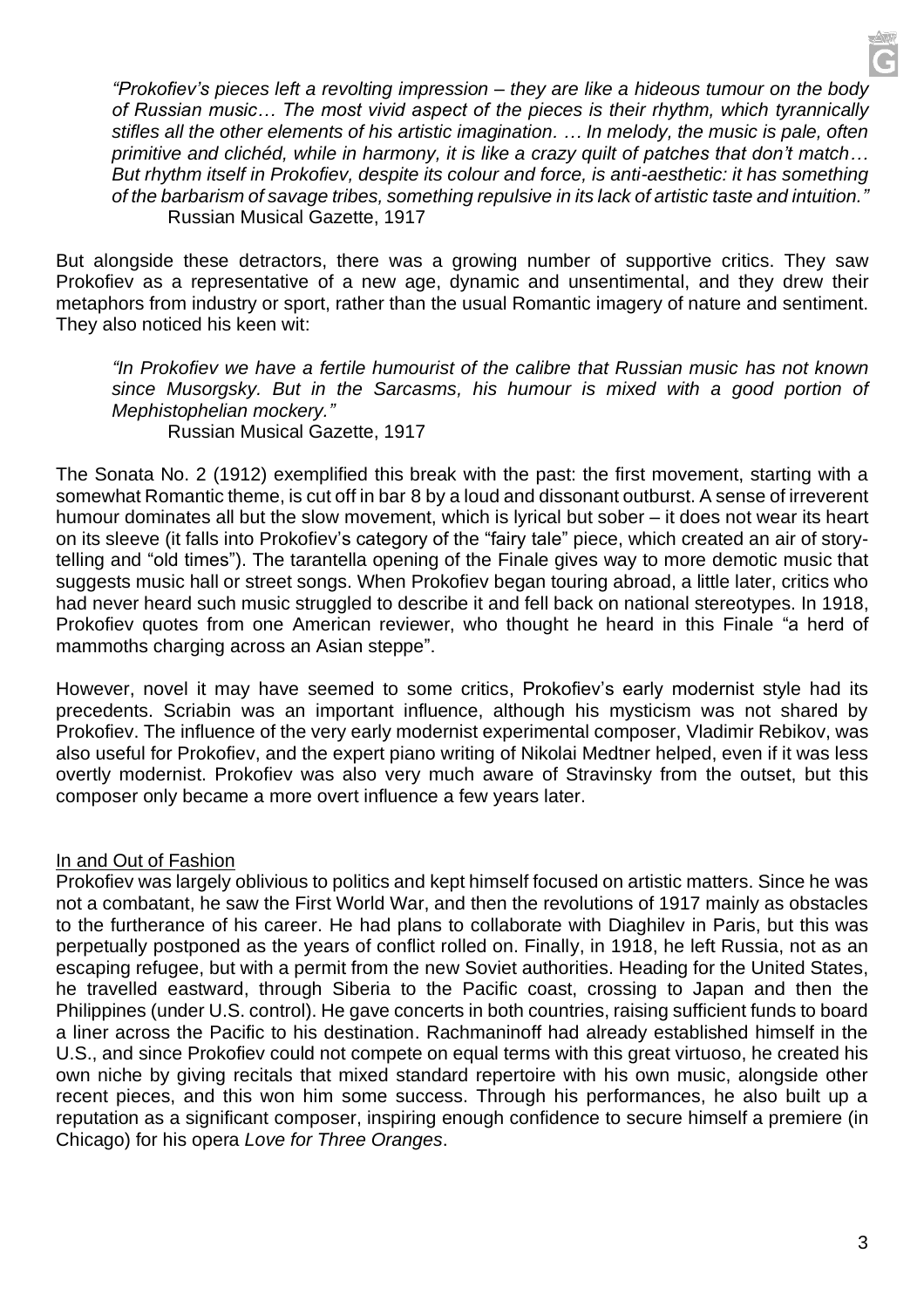Prokofiev had not forgotten his old ambitions of joining Diaghilev's circle in Paris. And so, though the 1920s, he made Paris his base, although he made frequent tours around Europe and also back to the U.S. (which was more lucrative).

*"I am weary of wrong notes, of Schoenberg, and all that is "modern". At the premiere of your Third Concerto in Paris, when I told you I loved the piece, you seemed to be taken aback. I was happy precisely because you cultivated "the perfect triad", with simple harmony and pared-down melodic writing."*

Francis Poulenc to Prokofiev in 1923

After the first Paris successes (mentioned above), Prokofiev realised that he was doomed to permanent rivalry with Stravinsky, and would often have to take second place, not just within Diaghilev's enterprises, but in the French music world as a whole. Stravinsky was the main trendsetter there, and he chided Prokofiev for his old-fashioned reliance on melody and his overfondness for tonality. It is often forgotten, both East and West, that Prokofiev was one of the leading figures in this French music world, and he both set and followed trends. There was **"machine music",** best known through Arthur Honegger's Pacific 231, an orchestral representation of the sounds of an express train, but the style extended to any imitation of repetitive industrial noise. Prokofiev's prior love for an ostinato-based toccata style was easily adapted to the purpose. The dominant trend in Paris, however, was **neoclassicism**. Prokofiev had already written his "Classical Symphony" in 1917, and one might think that this would place him as the leader of any neoclassical movement. Instead, Stravinsky's rather different approach in several pieces written in the following years established the techniques and character of the trend. Stravinsky, in effect, had "patented" neoclassicism and turned it into the dominant European school of composition, whereas Prokofiev had only seen it as a light diversion or occasional resource. Prokofiev was now caught between the opposite attractions of complexity and simplicity. The only piano sonata of his Paris years, No. 5, illustrates the conflict perfectly, since it contains moments of chromatic complexity together with neoclassical serenity in the form of Alberti-type accompaniment patterns as well as the minuet genre underpinning the middle movement.

Towards the end of the 20s, the **"new simplicity"** finally prevailed. Curiously enough, this was likely due, at least in part, to Prokofiev's adherence to the movement of "Christian Science", which held the material world to be an illusion. This connection is not merely a matter of speculation, since Prokofiev explicitly connected two piano pieces of the time to his new-found faith: the pieces are entitled *Choses en soi*, they are both are in C major and have a certain abstract character to them, avoiding obvious genres that would pin them down to earthly concerns. In general, his music from the late 1920s and early 30s often assumes a more "objective" tone, although here we should not exclude the parallel influence of Stravinsky's anti-expressive aesthetic.

*"If God is the unique source of creation and of reason, and man is his reflection, it is abundantly clear that the works of man will be better the more closely they reflect the works of the Creator (in other words the nearer they come to him). I must unflaggingly hold on to this thought all the time I am working. One should not work unless one feels oneself to be sufficiently pure."* Diary, 1928

## Back in the USSR

Prokofiev's first return to Soviet Russia was in 1927, when he was invited to give a concert tour there. He was overwhelmed by the warmth of the reception he received, and this encouraged him to undertook further over the following decade. As we have already seen, he re-emigrated in 1936, and made Moscow his new base. We have seen that one of the factors in Prokofiev's decision was the guarantee that he could concentrate on composition and would no longer have to earn a living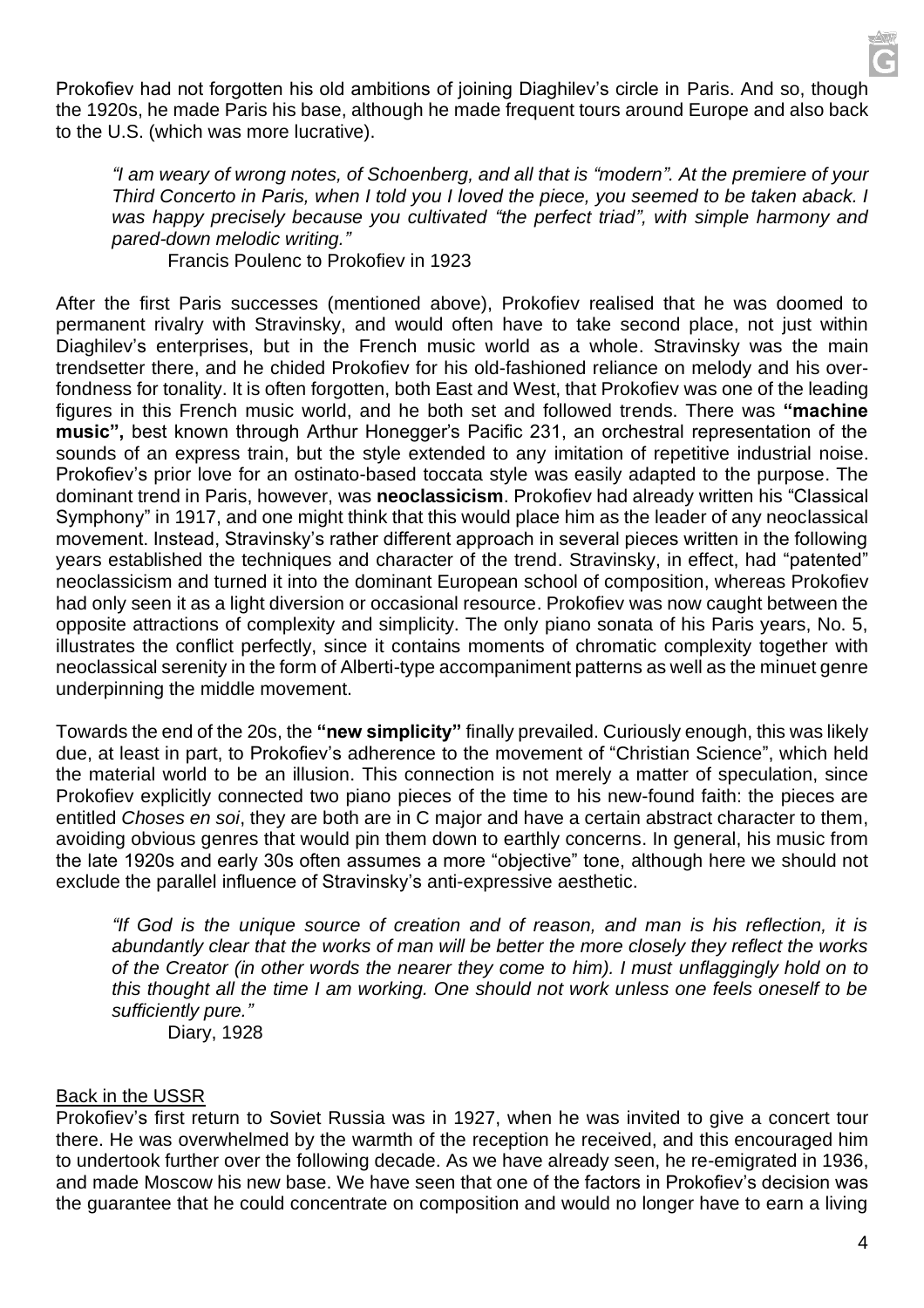through piano recitals (for all his later troubles, this part of the bargain was kept). But there were several other reasons that contributed to his decision. There was the sudden death of Diaghilev in 1929, which meant the loss of his main source of commissions as a composer. The rise of Hitler made any lasting peace in Europe a more precarious prospect, and Prokofiev could no longer be sure that he could freely travel around Europe in his tours. The ideological and aesthetic restrictions which were placed on Shostakovich in 1936 did not cause him much worry, since he was convinced that he could write simpler "music for the people" along with more complex and demanding music for the concert hall or opera house. He was only partially correct: while he flourished as a composer during much of his Soviet career, and was venerated by the Russian public, there were also setbacks in the form of official censure and interference, which led to bitter disappointment and eventual decline.

In 1939, after sixteen years' absence, Prokofiev returned with a vengeance to the genre of the piano sonata, beginning work on what eventually became his Sonatas Nos. 6, 7 and 8, which are collectively known in the West as his "War Sonatas" (for the Soviet Union, the War did not start until June 1941). They are generally considered to form the pinnacle of Prokofiev's piano music and in various ways, they reflect the complications of Prokofiev's position in the Soviet Union.

The timing indicates that Prokofiev wanted new sonatas for a planned tour to the U.S. Sonata No. 6 (as it later became known) was not complete by the scheduled date of departure, but this was of no consequence, since the outbreak of war not only in Poland, but now in Western Europe too, resulted in the cancellation of the tour. Because most of the compositional work on the sonatas was carried out while the tour was still imminent, we should think of them foremost as works for the international stage, rather than as works meeting any Soviet demands of the time. This does much to explain the return to modernism, but at the same time, we could say that the monumentality and consummate mastery of these sonatas reflects the influence of Soviet aesthetics on Prokofiev. Although the Sonatas carry no explicit programme, we can recognise some definite musical "topics", and these tell their own story. No. 6, example, begins with steely, grinding repeated patterns that place us back in the world of machine-music. This is followed by a "pure" and rather abstract lyrical theme that looks back to the composer's new-simplicity phase, with its Christian Science influence. The third theme, with nervous repeated notes in various registers, returns to images of **demonic possession** that Prokofiev discovered as early as his *Suggestion diabolique* (1908) and developed in his largest opera, *The Fiery Angel*, which he worked on during the 1920s (the first production of the full opera was posthumous). The character of the third theme dominates the development and is magnified to nightmarish levels. Towards the climax of the development is a famous *col pugno* instruction – a cluster of notes in the bass to be played with the fist rather than the fingers.

The second movement is a much brighter Allegretto with **balletic** aspects reminiscent of *Romeo and Juliet*, Prokofiev's first ballet, and his first major Soviet work. The movement seems to contain several comic characters, and the overall mood is light and humorous, quirky rather than grotesque.

The third, slow movement finally allows real sentiment to seep in, which Prokofiev had avoided earlier in his career. Sincere emotional expression was a component of the Socialist Realist artistic world he now inhabited, whether valued in its own right, or as a repudiation of the strong "dehumanised" element of bourgeois modernism. Prokofiev, accordingly, found ways of warming up his lyrical manner. The genre is the "Boston Waltz", the invention of an Italian dance-master in Boston a century earlier, redolent of a Henry Jamesian sophistication caught between the East Coast elite and glamorous Europeans. Prokofiev had just learnt how to dance the Boston when he summered at Kislovodsk, a spa town in the Caucasus mountains, where Prokofiev met his new love, the young Mira Mendelson. In a central episode a clock-like ticking appears, a topic that appears in several of Prokofiev's works during these years, and very prominently in *Romeo and Juliet* and in *Cinderella*.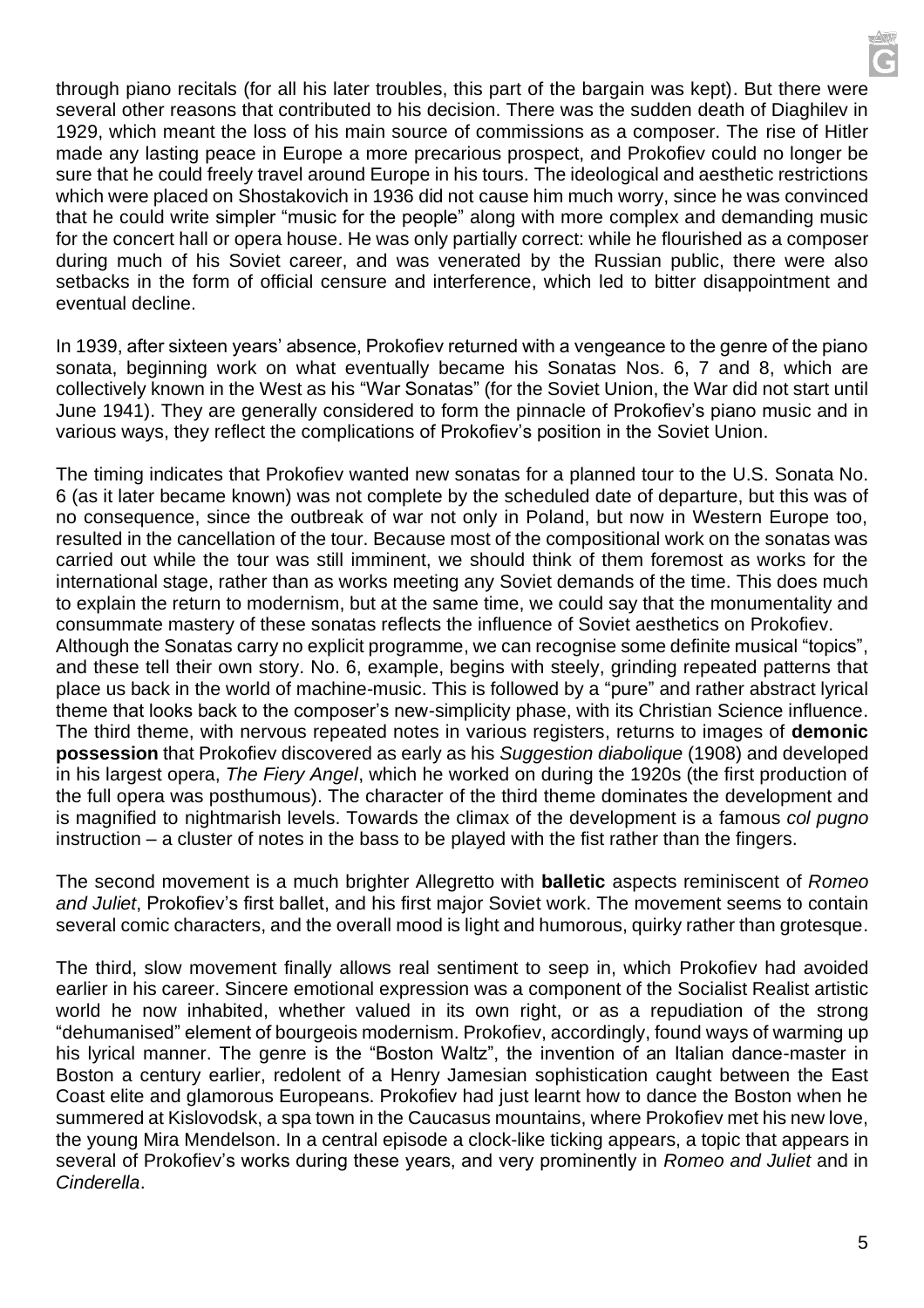

The Finale is characterised by a kind of sombre agitation that reveals a humorous core, but the sinister atmosphere of the first movement, as indeed does the Sonata's opening theme.

From this list of "topics", it emerges that Prokofiev was in no way a wholehearted Socialist Realist: the sonata is both too complex and too dark to be fitting in with the mainstream of Soviet music around 1940.

The Seventh Sonata ought to be no less controversial as a piece of Soviet art of this period. The nervous and agitated opening theme ("inquieto") once again harks back to Prokofiev's images of demonic possession, obsessively landing on the same note (B-flat) which acts as a kind of anchor in what would otherwise count as atonal music. In all Prokofiev's toccata-like music, this is the most sinister.

The slow movement, like its counterpart in the Sixth, invokes the languorous atmosphere of a cocktail club or dance hall, down to the voicings, suggestive of the twang of the Hawaiian guitar. The finale is another toccata, this time with seven rapid notes to the bar. There are clear hints that Stravinsky was another model, both in the repeated pattern of the left hand which harks back to *The Rite of Spring* and the syncopated themes that veer close to the same composer's *Piano Rag Music*. The movement is strikingly close to Bartók's Dances in Bulgarian Rhythm, but the resemblance is most likely coincidental, since it would have been almost impossible for Prokofiev to have seen a score of these pieces, which were only published in the West in 1940.

But now comes a surprise. For all its Western influences, both popular and modernist, it was *this* Sonata that earned Prokofiev his first Stalin Prize in 1943 (the prize money was a life-changingly large sum). Prokofiev was certainly pleased, but also puzzled in equal measure:

#### *"Why would they give [the prize] to such a convoluted piece when it had been denied to pieces that were simpler and more transparent?'"* Prokofiev's letter to Myaskovsky

We can take this further: Prokofiev had earlier failed to win the Prize even when the music seemed highly worthy for political reasons, as in the cases of the cantata for Stalin, or the film-score for Eisenstein's *Alexander Nevsky* (the failure, in each case, was rooted in the complexities of Soviet politics, national or international). The reasons for the acceptability of Sonata No. 7 are easier to grasp: the beginning of the Nazis "war of annihilation" against the Soviet Union had begun, and darker music suddenly became permissible. The first movement was thus read as the portrayal of the evils of the enemy and the terrible struggle against them. The second movement was praised for its warmth and lyricism. The finale was heard as a victorious surge of Soviet troops at the front.

*"With this work, we are plunged brutally into the anxious and threatening atmosphere of a world that has lost its balance. Chaos and uncertainty reign. We see murderous forces unleashed. But this does not mean that what we lived by therefore ceases to exist. We continue to feel and to love. Now the full range of human emotions bursts forth. Together with our fellow men and women, we raise a voice of protest and share in the common grief. We sweep all before us, borne along by the will to victory. In this tremendous struggle, we find the strength to affirm the irrepressible life-force."*

Sviatoslav Richter on the Seventh Sonata

In this atmosphere, no critic wanted to nit-pick over influences from jazz or modernism, and musicologists helpfully pointed out septuple metres in the venerable Russian classics by Borodin and Musorgsky (although these were much slower). The Sonata No. 7 even became a vehicle for musical diplomacy when Horowitz was invited to perform it at a Soviet embassy reception for American artists in 1944.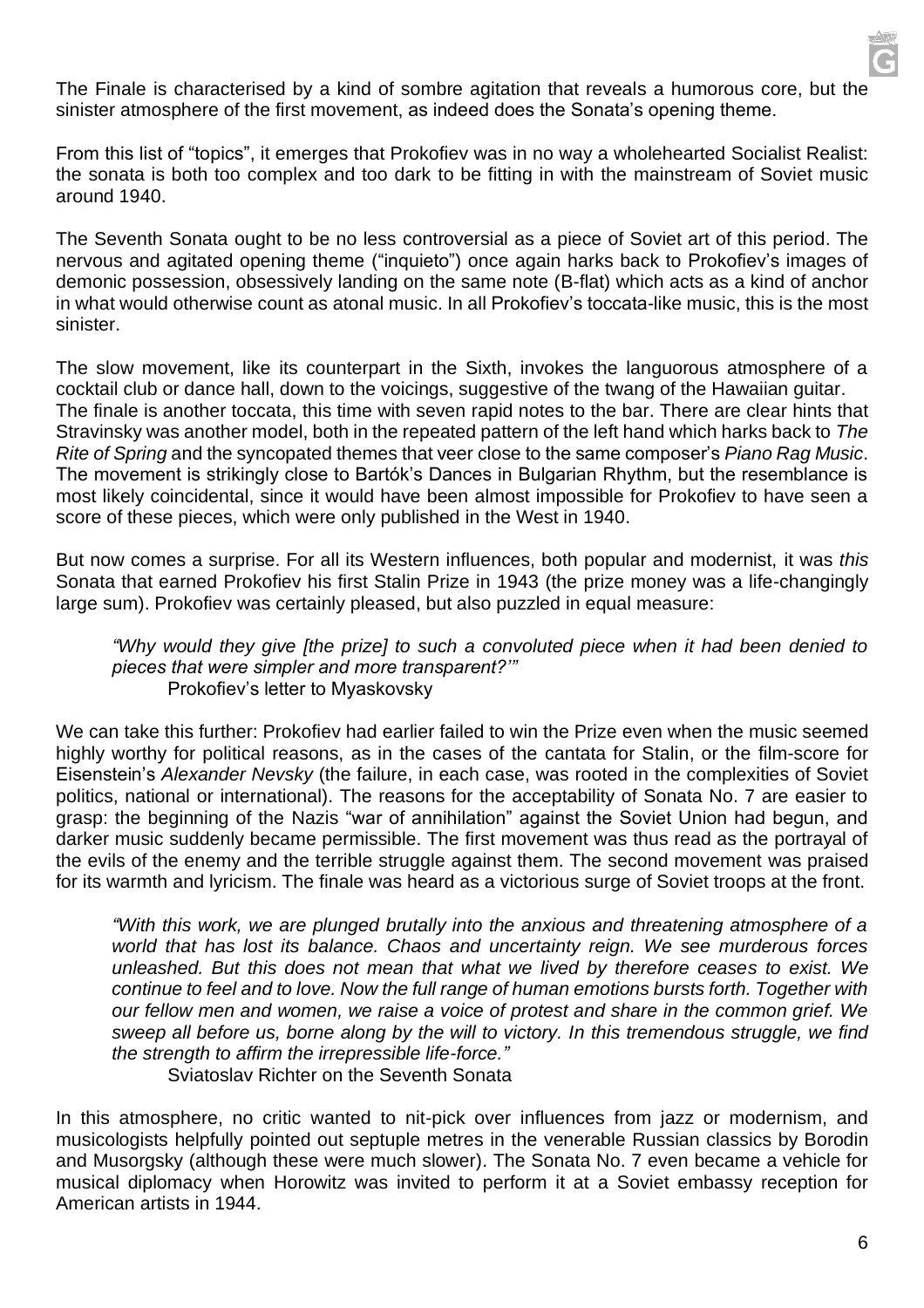

Prokofiev's Sonata No. 8 also won a Stalin Prize in the next annual round, even though this work is, if anything, still more complicated and remote from Socialist Realism. The initial reaction was mixed at best, as Richter attests:

*"Prokofiev himself played it at the Composers' Union, but it was Gilels who gave the first public performance. Prokofiev played it twice. Even after a single hearing, it was clear that this was a remarkable work, but when I was asked whether I planned to play it myself, I was at a loss for an answer. S. S. now had difficulty playing. He no longer had his former confidence, and his hands slapped on the keys. After the second hearing, I was firmly resolved to learn the piece. Someone began to snigger: "It's completely outdated! You don't really want to play this?!""*

The connection with Mira continues in Sonata No. 8: Prokofiev mentions that the main theme of the first movement occurred to him while he was taking a walk with her. He may also have placed Mira in the Sonata through his re-use of two earlier musical themes associated with literary heroines: Lisa's theme from *The Queen of Spades* (from an unused film score), and Tatiana's music from *Eugene Onegin* (from the incidental music for a stage production that was never realised). Nevertheless, the Sonata's musical narrative seems particularly obscure, and the work needed great performers such as Gilels or Richter to win over the public. As for the officials, Prokofiev was in their best books at this point, so they were not about to query the prize nomination.

This lasted until a sudden change at the beginning of 1948, when Prokofiev found himself officially listed as a "formalist" composer, and in a series of meetings for composers, he was castigated for the complexity of his works and their connections to Western modernism. This, together with his failing health and the arrest and imprisonment of his first wife, Lina, cast a dark shadow over the last five years of his life. Prokofiev never lived to see the post-Stalin thaw, and indeed, he died, almost unnoticed, on the same day as Stalin.

Sonata No. 9 is mysterious: it is a most unlikely successor to the great "War sonatas", since it is much simpler in style, and the technical demands on the pianist are lighter than any of the sonatas since No. 2. This would have made sense if the Sonata had been written in the aftermath of the condemnation of his music in 1948, when Prokofiev had to make his style more transparent and avoid obvious modernist devices. It was premiered in 1951 by Richter, its dedicatee, so the audience would have supposed that it was a recent piece. And yet this Sonata had been completed in 1947, *before* these troubles began. Prokofiev first serious worries about his health came in 1945, and it may be that this rekindled Prokofiev's earlier religious beliefs. The Sonata seems to be close to the "purity" of the music he had written under the influence of Christian Science. This would remove the mystery, but it must remain speculative. While we know much about the earlier period thanks to Prokofiev's finely written diaries, but this activity ceased when he returned to the Soviet Union, so the artist's inner life during the last phase of his career is largely unknown to us – the music has to speak for him.

© Professor Frolova-Walker, 2021

### Sources and Further Reading

Boris Berman, *Prokofiev's Piano Sonatas: A Guide for the Listener and the Performer* (Yale UP, 2008)

Simon Morrison, *The People's Artist: Prokofiev's Soviet Years* (Oxford University Press, 2009).